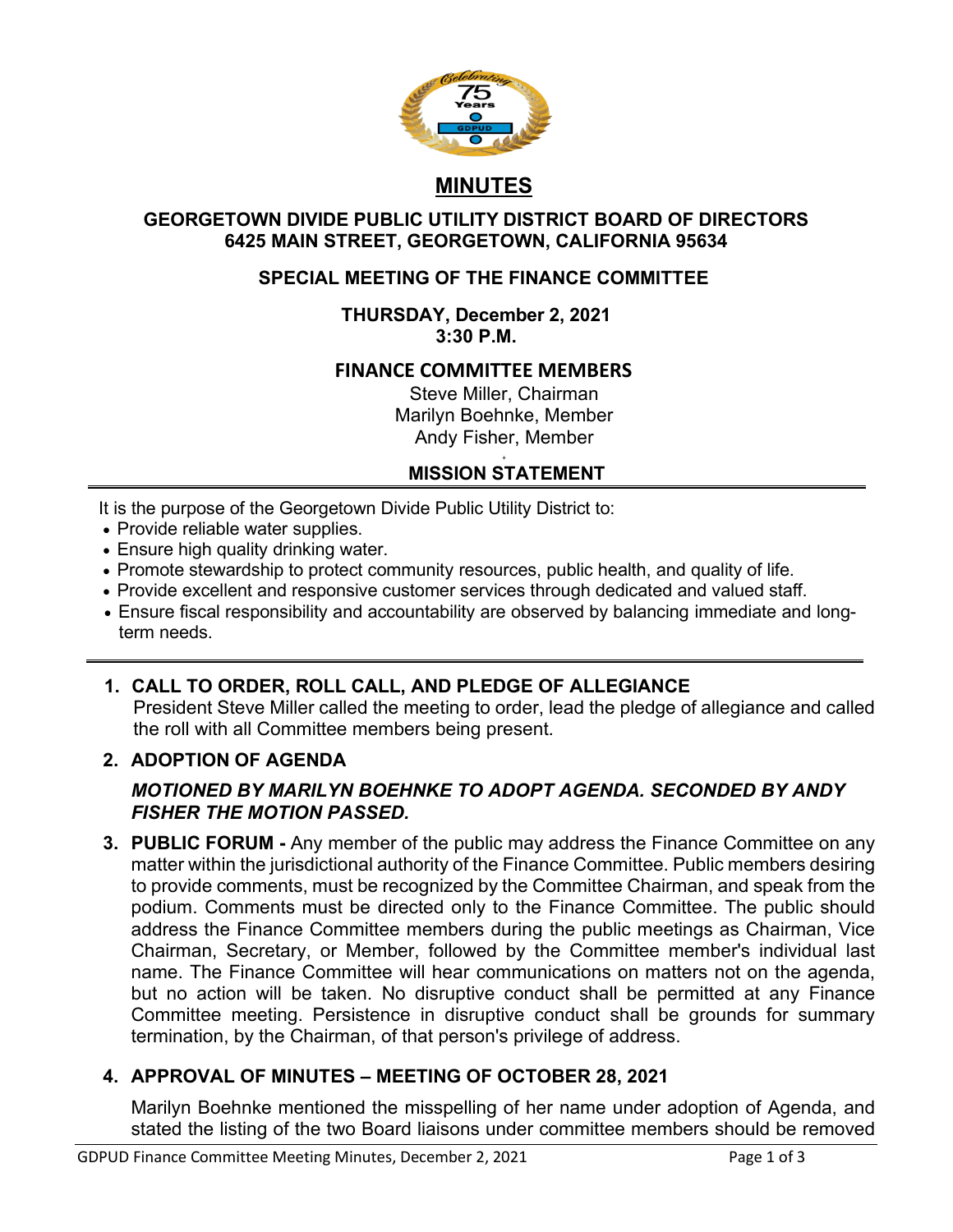since they are technically not Finance Committee members. Under approval of minutes, it reads approval of October 5<sup>th</sup> when it should be October 28<sup>th</sup>.

## *MOTIONED BY STEVE MILLER TO APPROVE THE MINUTES OF OCTOBER 28, 2021 AS CORRECTED. SECONDED BY MARILYN BOEHNKE. THE MOTIONED PASSED.*

## **5. FINANCE COMMITTEE MEMBER COMMITTEE COMMENTS AND REPORTS**

Andy Fisher commented on the quality work of the maintenance staff. After a loss of water pressure, he discovered a main break in the neighbor's pasture. The GDPUD staff was already on site. They worked over night in almost freezing conditions and they had water the next morning. He asked the General Manager to pass on to the staff who worked so hard how much it is appreciated.

Steve Miller said he attended the Strategic Planning Workshop and thought it was really good. There were approximately 20 citizens present who were engaged and involved. The workshop was well received by those who attended. The staff did a really good job of putting it together. He heard several favorable comments from those in attendance.

Mike MacDonald commented he counted 16 from the community present at the workshop. He tried to get people from Auburn Lake Trails to attend. He didn't get help from the ALT community because at their Board meeting the night before, they felt they are not the GDPUD public information arm of the water district. The President of the ALT Board gave some advice as how to promote the next meeting. He later reached back out about a townhall meeting at ALT exclusively for information dealing directly with ALT residents. Chairman Miller and Director Saunders and General Manager Coyan are invited to attend. They will field questions regarding water meters, water restrictions, maybe golf course questions on irrigation, and so forth. It is still in the early planning stage. Chairman Miller said he will be there.

## **6. NEW BUSINESS**

## **A. Review First Quarter Budget to Actuals**

Steve Miller asked General Manager Coyan if there was anything he'd like to direct to the committee. The General Manager stated he changed how the reporting is done on the checks. At the end of the normal check run there is a vendor purchasing report which totals for each vendor how much we've spent for the current fiscal year. This allows us to quickly see where the costs lay and how much we've paid a contractor. On all the contracts, there is a do not exceed level and this report makes it easy to track on the current contracts. The report is on page 25,

The General Manager stated when we started the fiscal year in the middle of summer, that is our busy time which puts us in a deficit going forward, each month we get closer to breaking even which should be reached by the end of January. Then we have the summer push getting irrigation going again which costs money as well. Our expenses are seasonal due to irrigation and projects going on such as paving at ALT which can't be done until the temperature warms up which will be late spring/early summer—that's a Capital Improvement cost.

Chairman Miller asked if there is a noticeable impact from the inflation we are experiencing. The General Manager said for vehicle operations we are high, and that's not going to correct itself. There are areas where we will go over budget (not specifically due to inflation). On page 39 of the Budget Report you can see the percent used was 36% and the target was 33%. If we can maintain the 3% overage for the total budget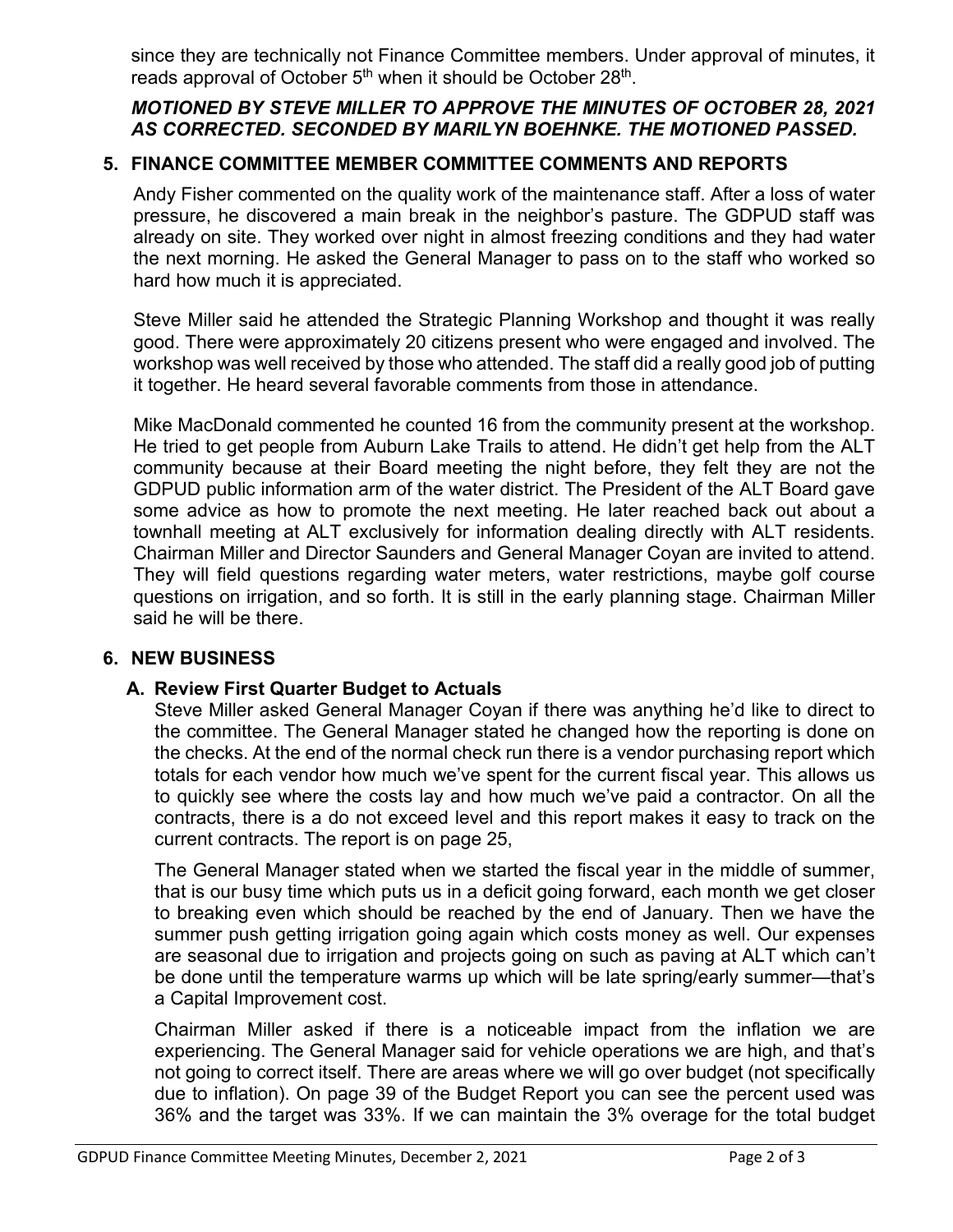going into the end of June we will be doing well. The hope is we can bring it down and be right on budget.

Chairman Miller said we can anticipate an increase in the cost of steel which will affect any pipes or water tanks we may need to put in. This probably will not affect us in the short term, but will in the future.

Mike Thornbrough stated we're looking pretty good. We have 64% remaining, the report is from October.

Marilyn Boehnke had a question under the water fund (page 11) department 0000 on the variant there are a lot of negative numbers when there is no period activity, no fiscal activity. The General Manager explained on fiscal activity, the current total budget shows the amount of money we will receive for water sales for residential— at \$2.1 million, we have received \$643,000. The unfavorable variance is the difference, what we anticipate we will be received before the end of the year. That's true with irrigation water. Some of these are not up to date because we do bi-monthly billing. We're way down on penalties; then installation fees, material charge, miscellaneous revenue and deferred comp. those items didn't have a budgeted amount associated with them.

Marilyn Boehnke (bottom of page 13 and top of page 14) shows 100% remaining in everything but the total is 63% remaining. The General Manager said it refers to Capital Improvement Projects and the water fund deficit.

Mitch MacDonald asked about paving at ALT. The General Manager said it refers to road repairs. The CIP budget has \$100,000 for those repairs. The actual cost will depend on what we get back on proposals we have out and the current cost of asphalt. The timing depends on weather conditions.

Andy Fisher asked about the line item for insurance account 5034 (page 38), we're 82% into the budget. Is that because of the cycle in which insurance is paid or is it something abnormal? The General Manager said it is an annual charge. Andy Fisher asked if the District insurance has been affected liked home owners with regard to fire insurance. The General Manager said no, we're covered by JPIA.

Mitch MacDonald asked if we got a refund from lower health care cost from JPIA? The General Manager said we will be getting a refund. President Saunders has that information and will report on it at the regular December Board meeting.

Chairman Miller asked if we were able to salvage anything from the teardown of the Sweetwater Plant. General Manager Coyan said we were not able to salvage anything due to the asbestos and the project is complete.

#### **B. Discussion Introduction to CalPERS Unfunded Liability**

Chairman Miller asked if all committee members were sent the link to the CalPERS material. General Manager Coyan no because this discussion was just an introduction and brief overview of what the Unfunded Liability is and the CalPERS. Thee 8 hours of video is a much deeper discussion.

Chairman Miller learned from the first video the Unfunded Liability is being reduced based on CalPERS returns on investments. He asked if anyone was interested in getting the link to the information—he'd forward the information to them.

Mitch MacDonald indicated they would have a difficult time raising rates as they should. In this part of the business cycle, they've done all they could with quotative easing to keep the stock market up and their charter isn't just maintaining high employment, it's keeping the economy going at all cost. If they quit the tapering which means increasing